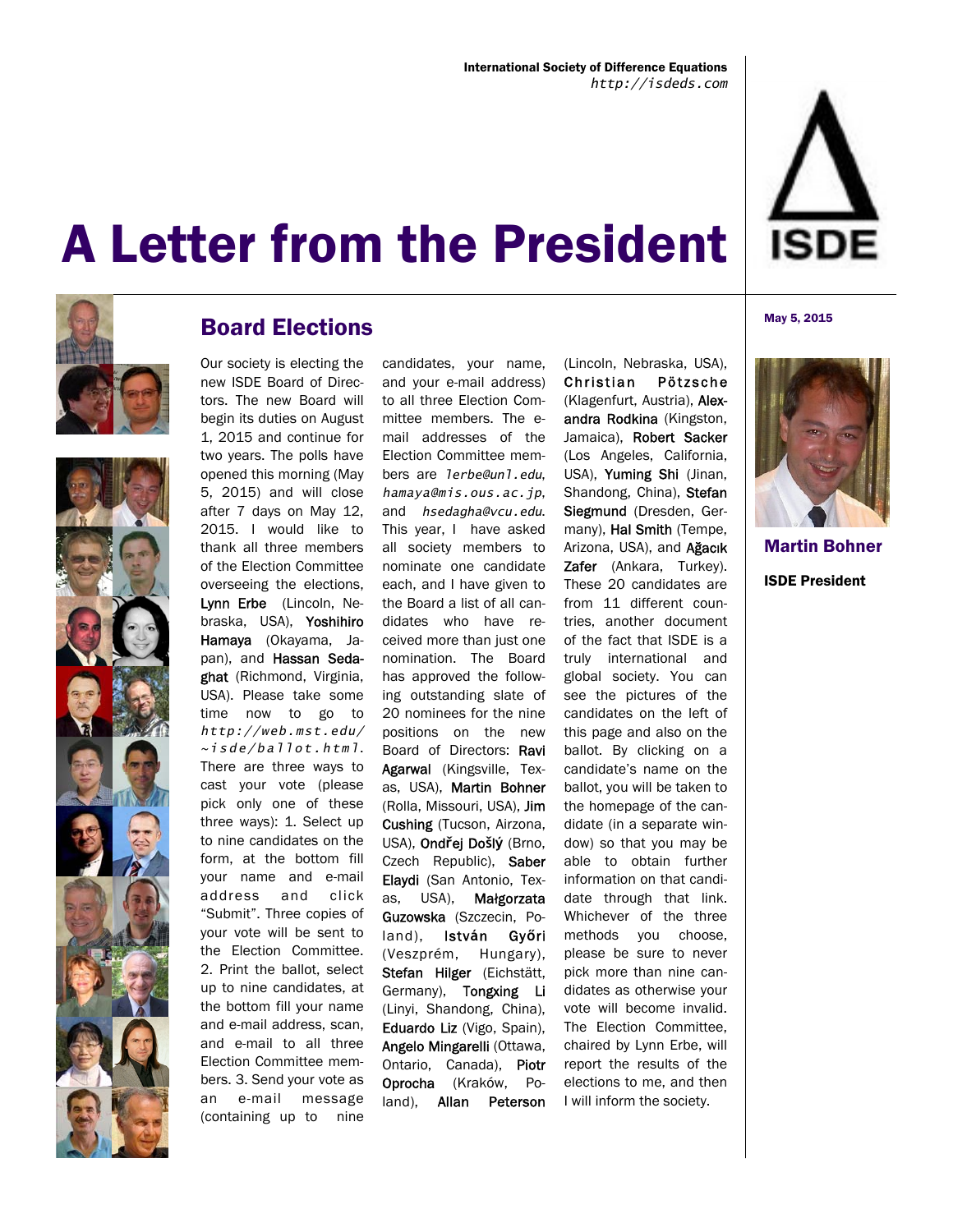

### 2015 Bernd Aulbach Prize





Five years ago, ISDE established the Bernd Aulbach Prize in order to honor the founding member and first President of the society, the late **Bernd** Aulbach, who passed away on January 14, 2005, now ten years ago. The prize is awarded every two years by the International Society of Difference Equations, for significant contributions to the areas of difference equations and/or discrete dynamical systems. The first two recipients of this prize were Alexander Sharkovsky (Kyiv, Ukraine) in

2011 and Michał Misiurewicz (Indianapolis, Indiana, USA) in 2013.

It is my pleasure and honor to announce to the society the third recipient of this prize, the winner of the 2015 Bernd Aulbach Prize, the most prestigious prize given by our society: Professor Jean Mawhin (Université Catholique de Louvain, Louvain-la-Neuve, Belgium). Jean Mawhin was born and raised in Belgium. He studied at the University of Liège, where he received his master degree (Licencié en sciences mathématiques) in 1964 and his PhD in 1969. From 1970 until 2008, he served as a professor of mathematics at the Catholic University of Louvain, Belgium. Jean Mawhin's mathematical life is centered around the areas of differential and difference equations, continuous and discrete dynamical systems with a continuing reference to topological and functional analytic methods, applications of fixed point principles, degree and critical point theory. The interaction of continuous and discrete phenomena plays a constant rôle in

his mathematical œvre. Jean Mawhin is the author of about 400 papers and 10 books. He is also active in the history of mathematics and deals with the work of Henri Poincaré and Jean Leray. The official award ceremony will be held during this year's ICDEA conference in Biał ystok (Poland), July 19—25, 2015. As part of the prize ceremony, Professor Mawhin will deliver an invited lecture at ICDEA 2015.

I also take this opportunity to thank the five distinguished members of the Bernd Aulbach Prize Selection Committee. Stefan Hilger (Eichstätt, Germany), Zuzana Do**š**l**á** (Brno, Czech Republic), Saber Elaydi (San Antonio, Texas, USA), George Sell (Minneapolis, Minnesota, USA), and Alexander Sharkovsky (Kyiv, Ukraine), for their hard work in evaluating this year's most outstanding group of nominees. I also would like to thank the chair of the committee, Stefan Hilger, for providing the society with a draft of the laudation that I also will read during the award ceremony in Białystok.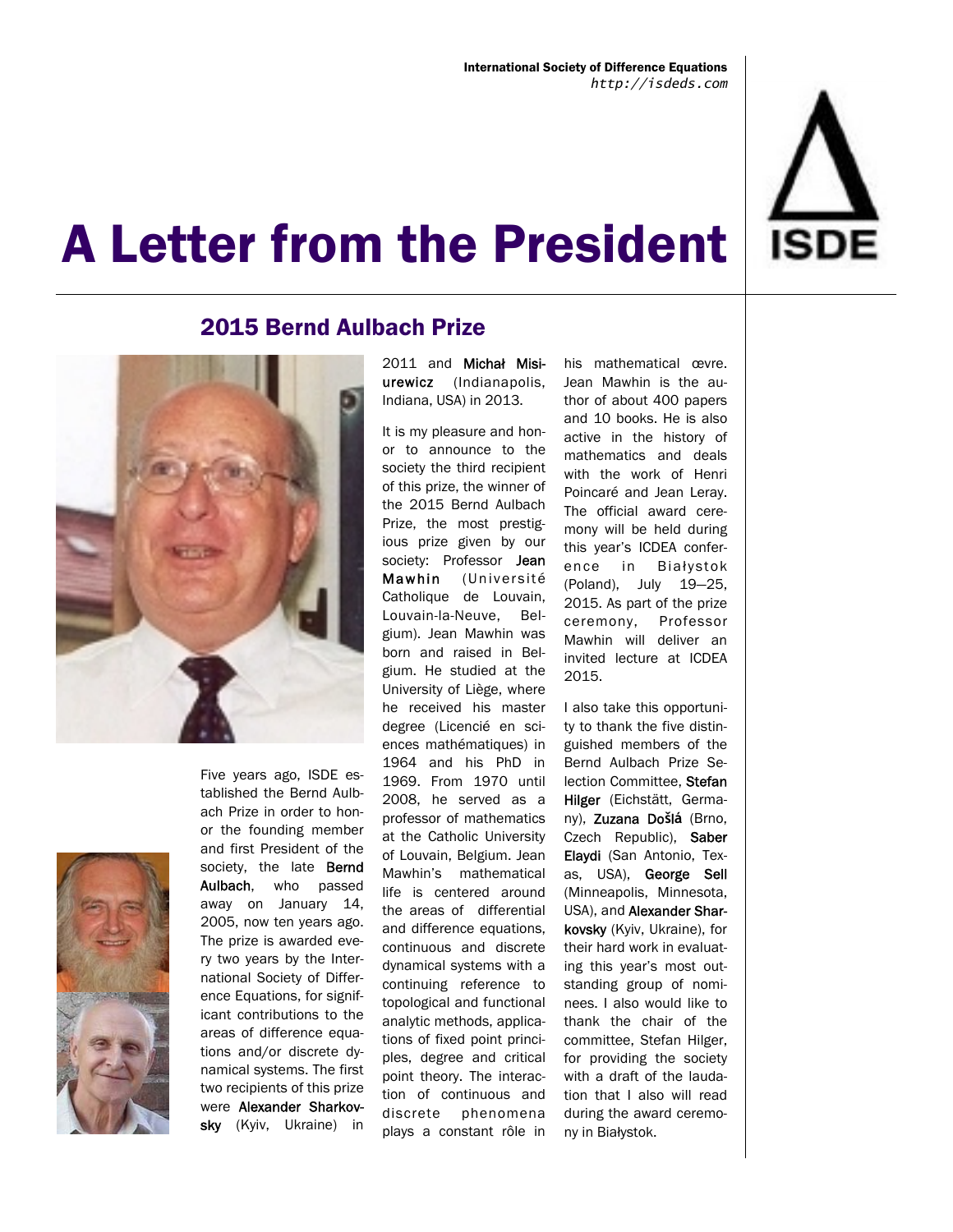



### 2014 Best JDEA Paper Award

Another prize given annually by ISDE is the Best JDEA Paper Award. JDEA, the Journal of Difference Equations and Applications, is the official journal of the society. The winners of this year's Best JDEA Paper Award are Anna Cima (Autonomous University of Barcelona, Barcelona,

Spain), Armengol Gasull (Autonomous University of Barcelona, Barcelona, Spain), and Victor Mañosa (Polytechnical University of Cataluna, Barcelona, Spain), authors of the paper "Basin of Attraction of Triangular Maps with Applications", Journal of Difference Equations and Applications, volume 20, number 3, pages 423—437, 2014. Congratulations!

Professor Gasull is a longtime member of our society; he joined in 2001 when ISDE was founded. He will also be a plenary speaker at PODE 2015.

### 2015 ISDE Conferences



If you have not registered for PODE 2015 yet, there are still ten days to do so. The deadline for registration is May 15, and the deadline for submitting an abstract is May 31. PODE 2015, the ninth edition of Progress on Difference Equations, will be held June 15—18, 2015, at the Universidade da Beira Interior in Covilhã, Portugal. The Chair of the Organizing

Committee is Rui Ferreira. The conference website is *pode2015.ubi.pt.* 

The deadline for early registration for ICDEA 2015 is coming up as well, May 19. The final deadline for registration and abstract submission is June 19. ICDEA 2015, the twenty-first International Conference on Difference Equations and Applications, will be held

July 19—25, 2015, at Białystok University of Technology in Białystok, Poland. The Chair of the Organizing Committee is Agnieszka Malinowska. The conference website is *icdea.wi.pb.edu.pl*.

More information on both conferences appear later in this Newsletter. I am looking forward to seeing many of you in Covilhã and Białystok!